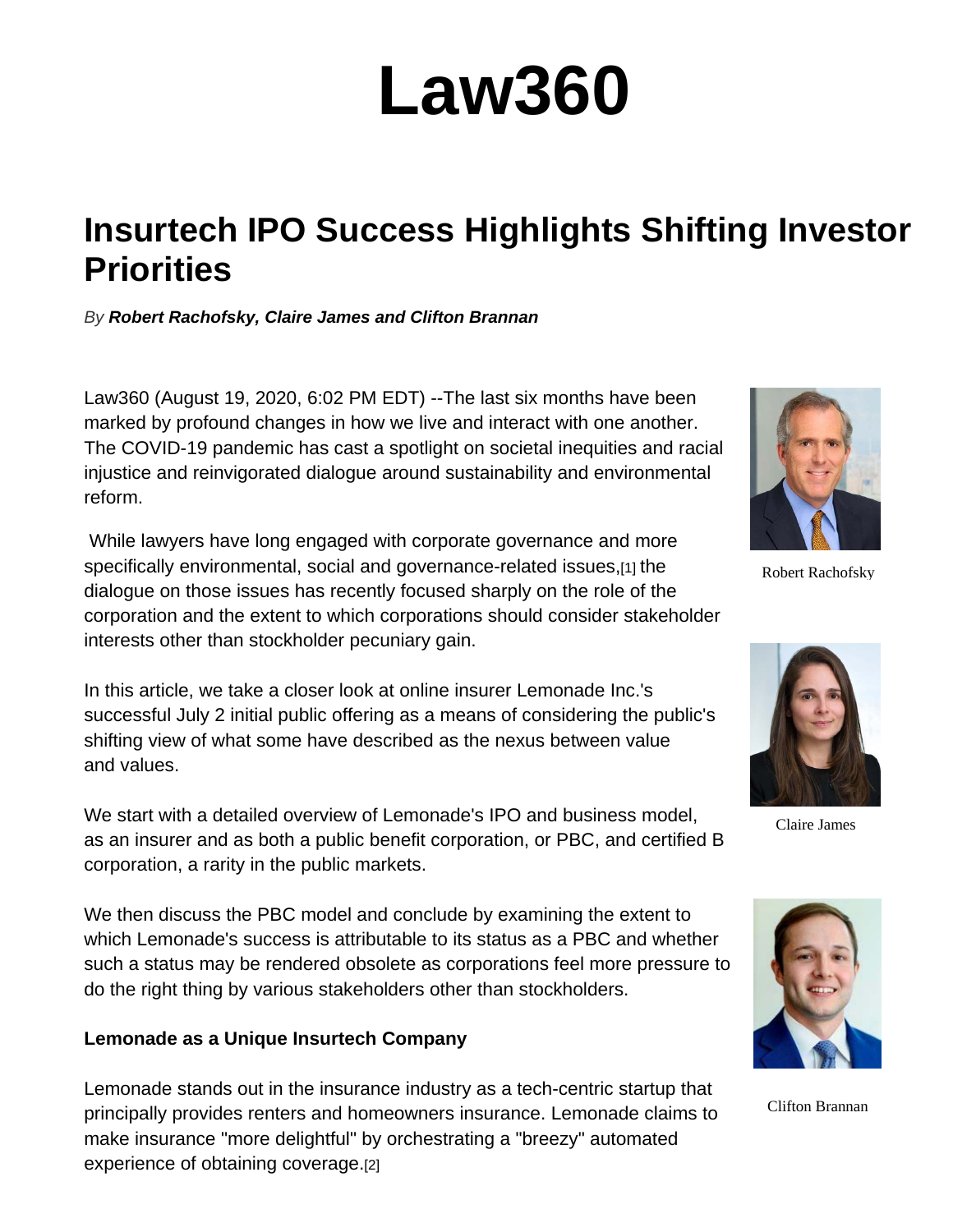Customers sign up and file claims through two-minute conversations with artificial intelligence chatbots accessed through the Lemonade mobile app or website.[3] According to Lemonade's prospectus, these bots handle about a third of all customer claims and inquires without any human involvement.

Lemonade also departs from the traditional property insurance business model in its handling of premiums. The company relies heavily on reinsurance, retaining a quota share that, for the fiscal year that began July 1, equals 25% of all premiums written. Lemonade says it is at least as much a generator of fee income as of insurance earnings, describing in its prospectus the 25% ceding commission it retains under its current proportional treaties as a fixed fee.

With respect to the remaining 25% of premiums written, Lemonade's signature giveback program entails donating residual funds from excess premiums to charities chosen by customers to "bring positive social impact to local communities and global causes."[4]

Although at several points in its prospectus and on its website Lemonade appears to imply that leftover funds are equal to any amount by which premiums retained exceed Lemonade's losses paid net of reinsurance, on page 131 of its prospectus, Lemonade finally provides more detail.

The giveback — which is subject in all cases to board discretion and to the Lemonade insurers maintaining adequate capitalization ratios — is determined by dividing insureds into cohorts based on the respective charities they have selected to benefit with any share of Giveback attributable to them.[5] The loss ratio[6] of each of these cohorts is separately determined, and to the extent that any cohort has a loss ratio of less than 40%, the difference in dollars is contributed to the chosen charity.

Lemonade made a contribution of over \$600,000 in aggregate in 2019 to 26 charities, including the American Civil Liberties Union, the Trevor Project, UNICEF and the American Red Cross.[7] It is hard to square the notion that 26 separate cohorts had loss ratios of under 40%, when Lemonade as a whole had a loss ratio in 2019 of 79%. Lemonade's prospectus doesn't speak to this point.

It is noteworthy, as well, that Lemonade made these contributions in a year when it had a GAAP net loss of \$108.5 million. Virtuous corporate altruism, or necessary startup marketing spend? The two may overlap here.

In sum, Lemonade hopes that its "mobile-first, digitally native"[8] approach to insurance, coupled with its unique handling of excess premiums, will help attract younger customers who tend to be first-time purchasers of insurance and retain those customers as they transition from renters insurance to homeowners coverage and other products.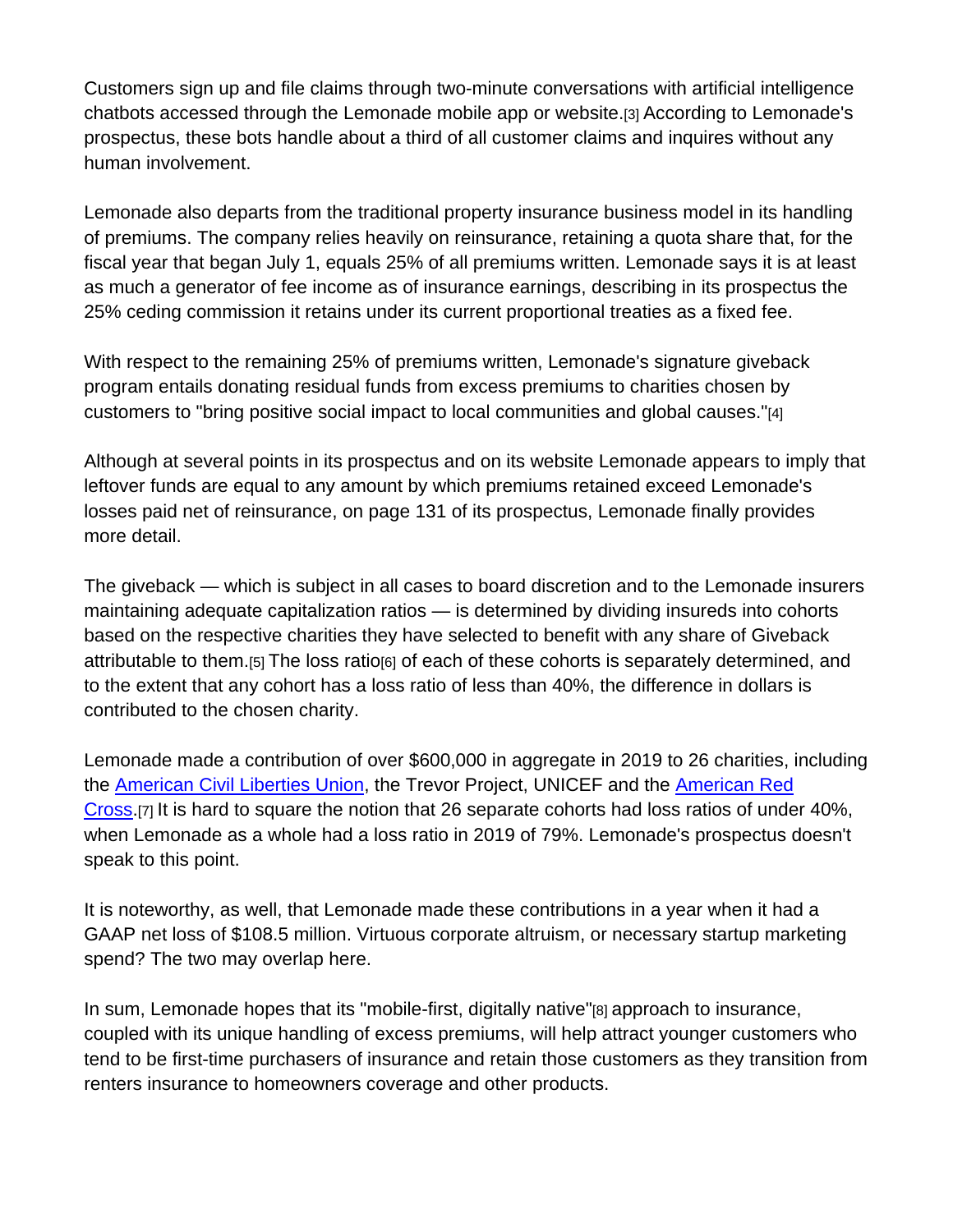#### **Lemonade as Public Benefit Corporation and Certified B Corporation**

Central to Lemonade's unique business model is its status as a PBC and a B corporation. Although related in concept, these two designations are distinct. A PBC is a for-profit corporation organized under a special subchapter of state corporation law.

For example, a corporation like Lemonade organized under Delaware's public benefit corporation statute is legally required, among other things, to (1) balance the pecuniary interests of its stockholders with the interests of other constituencies materially affected by the corporation's conduct; (2) promote a specific public benefit identified in its corporate charter; and (3) operate in a responsible and sustainable manner.[9]

Currently 36 states have similar PBC legislation.[10] A B corporation, on the other hand, has been certified by the independent nonprofit organization B Lab as meeting "the highest standards of verified social and environmental performance, public transparency, and legal accountability."[11] It must have been in business for at least one year and submitted a 200 question impact assessment, which B Lab uses to score the company on ESG metrics based on its size, operations and business model.[12]

Lemonade's IPO is notable as only the second of a PBC, the first being the IPO of Laureate Education in 2017.[13] There have been B corporations that have gone public, such as Etsy Inc., the online marketplace for handcrafted items. Etsy chose to drop its status as a B corporation, however, because it would have been required to formally convert to a PBC to maintain that status.[14]

Although it has not yet gone public, Warby Parker, the eyewear company, also chose to drop its status as a B corporation for the same reason.[15] Nevertheless, many well-known private companies today are either PBCs or B corporations or both, including Allbirds Inc., Ben & Jerry's Homemade Inc. and Patagonia Inc. [16] Allbirds, for example, is a privately held sustainable shoe startup that is both a PBC and a B corporation and was valued at over \$1 billion in 2018.[17]

Under the Delaware law, the public benefit outlined in the corporation's charter must be "a positive effect (or reduction of negative effects) on [one] or more categories of persons, entities, communities, or interests" other than the corporation's stockholders.[18]

The public benefit Lemonade identifies in its charter is "to harness novel business models, technologies, and private-nonprofit partnerships to deliver insurance products where charitable giving is a core feature, for the benefit of communities and their common causes."[19]

Thus, the giveback program appears to be the principal public benefit that Lemonade seeks to provide as a PBC. In this way Lemonade differs from some other PBCs because its underlying business, selling insurance, only indirectly supports its public benefit, i.e., only to the extent that the giveback program donates excess premiums to charity.

By contrast, the underlying business of Allbirds, selling sustainable shoes, is directly related to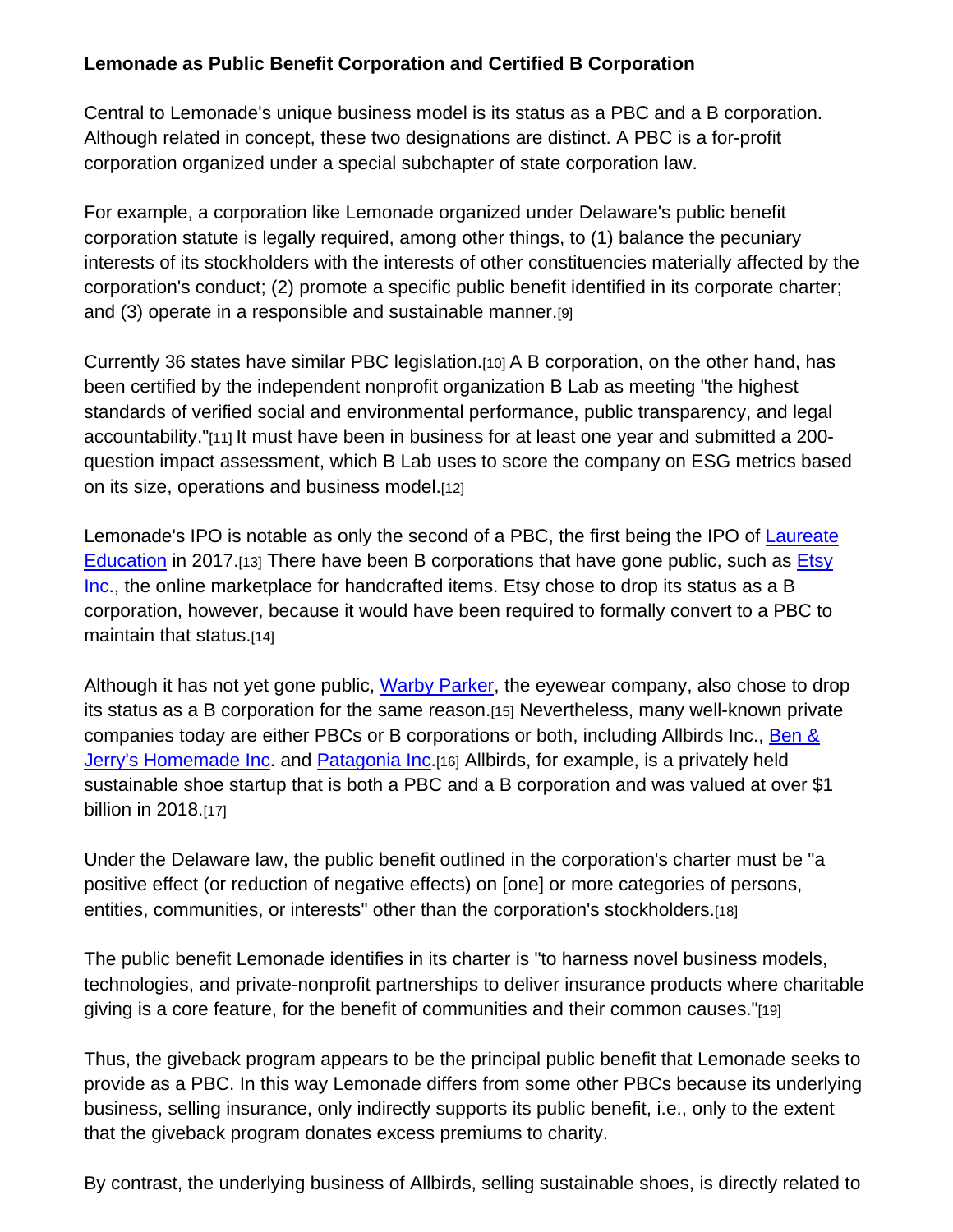the public benefit of protecting the environment.[20] And the simple fact that Lemonade donates to charity does not necessarily distinguish it from traditional corporations. Of course, as a PBC, Lemonade does have other, more general and undefined commitments to consider the interests of communities materially affected by its conduct other than its shareholders and to operate in a responsible and sustainable manner.

In its prospectus and on its website, Lemonade makes clear that the giveback program is not guaranteed.[21] The amount of money donated through the giveback program fluctuates each year. In 2019, for example, the \$600,000 Lemonade donated through the program was less than 1% of its revenue, whereas two years before it donated over 10%.[22]

In addition, Lemonade notes that the ability of the giveback program to attract customers is uncertain, saying the program "may not resonate with our existing customers or may fail to attract new customers."[23]

#### **Investors' Views of Public Benefit Corporations**

The Lemonade IPO raises an important question about whether investors are willing to invest in companies that are legally required to consider communities and interests other than the pecuniary interests of their stockholders. Understandably, investors could hesitate to invest in a company with a substantive limit on its profit-generating capabilities.

However, if investors believe that the advantages of PBC status outweigh the potential drawbacks — for example, as a "conscious appeal to consumers aligned with the firm's prosocial messaging"[24] — we could see more PBCs receiving private investment and completing IPOs in the future.[25]

An empirical study forthcoming in the Harvard Business Law Review addresses this question. The study surveyed 295 Delaware PBCs that received investment between 2013 and 2019 to determine "whether for-profit investment is occurring in PBCs, and if so, whether it is different in kind from traditional [venture capital] investment."[26]

The study found that "early-stage investment in PBCs is indeed significant (over \$2.5 billion), and includes well-known companies such as Allbirds, Lemonade, and Numi Tea."[27] The investors tend to be "traditional, profit-seeking VC firms" that "believe [PBCs] will yield sufficient returns to justify investments."[28] PBC investors therefore tend to focus on "consumer-facing companies where PBC status is more likely to buttress a profit purpose."[29]

The study concludes that the social purpose of PBCs will likely "remain secondary to their forprofit motive."[30] The study also notes that the "lack of case law on the scope of fiduciary duties" of PBC directors constitutes a "significant [hurdle] to widespread adoption,"[31] despite the fact that the Delaware statute limits director liability when making decisions that balance the public benefit with stockholder pecuniary gain.[32]

As the study mentions, companies like Lemonade received substantial private investment notwithstanding their status as PBCs. Lemonade received around \$480 million before going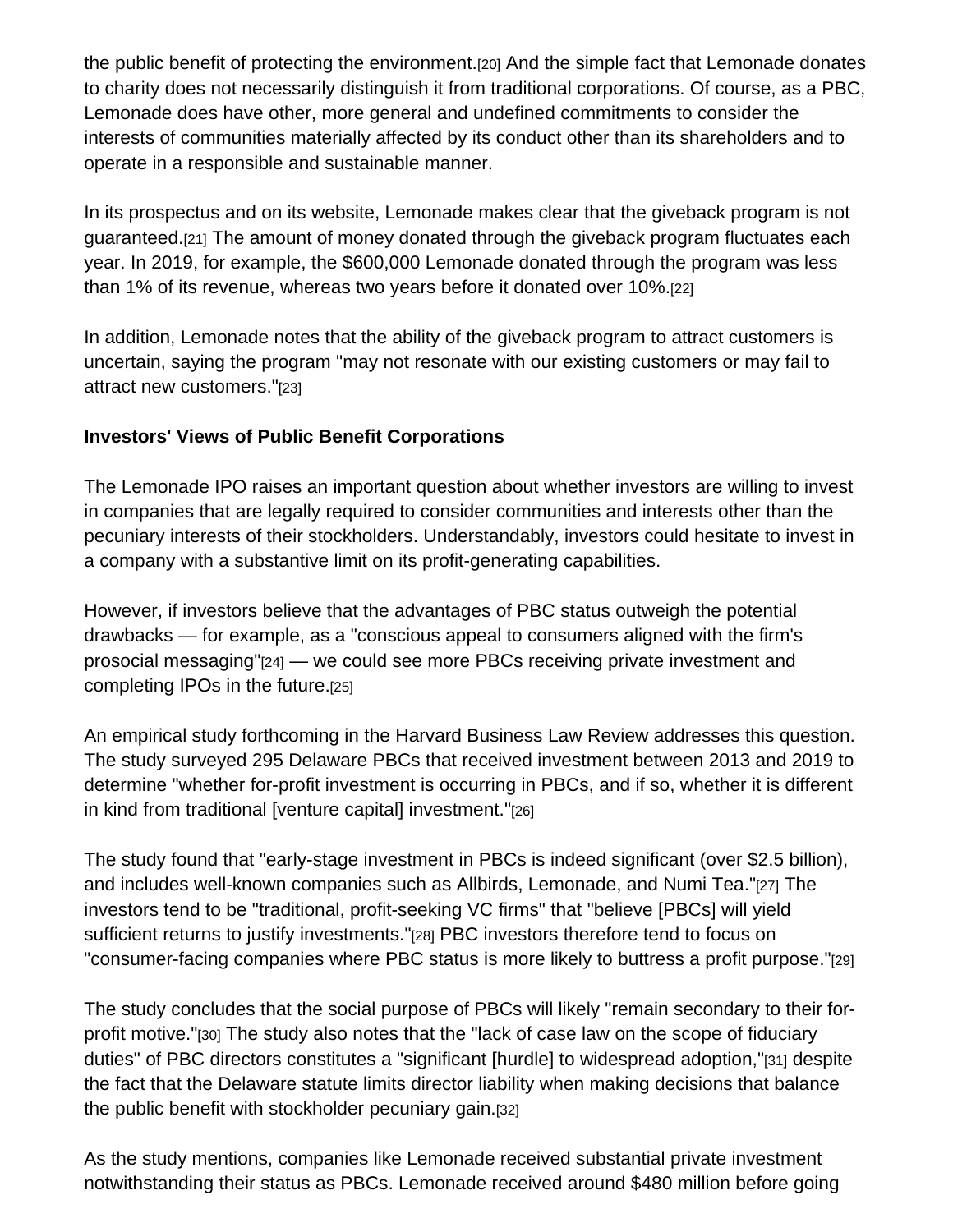public and was valued at over \$2 billion in 2019.[33] Considering Lemonade's successful IPO, in which its stock price jumped 144%,[34] investors in both public and private markets seem at least tentatively willing to accept this new corporate form.[35]

However, Lemonade's fundraising success is not necessarily attributable to its status as a PBC and B corporation. Perhaps enthusiasm for Lemonade is another example of exuberance for old-line businesses dressed in a new-age tech wrapper. And social impact or ESG-focused mutual funds that believe they have to own a stake in one of only two public PBCs may have played a part in its share price run-up.

By contrast, Trean Insurance Group Inc., another property and casualty insurer but one with a more old-school approach — and \$31 million of net income in 2019, as compared with Lemonade's \$108.5 million net loss — went public on July 15 at \$15 per share; its stock closed at \$16.70 per share on July 17.

A related question is whether PBC status is even necessary to achieve recognition on ESG issues from the public or investors.[36] A company can be a responsible and sustainable corporate citizen and support important ESG-related causes, thereby appealing to the same demographic as PBCs, without formally organizing as a public benefit corporation or even being certified as a B corporation.

Indeed, for-profit corporations of all kinds are increasingly devoting substantial attention and resources to ESG-related causes, whether for purely self-interested marketing and long-term value purposes, because their employees and shareholders are pushing them to do so, or in fact as part of a broader reimagining of the corporation's purpose in society.[37]

Recent specific examples include Bank of America Corp. pledging \$1 billion to address racial and economic inequality and **BlackRock Inc**.'s chairman and CEO recently stating that every company and shareholder must confront climate change.[38]

In addition, smaller companies like Etsy and Warby Parker continue to generate goodwill and popularity among consumers on ESG issues, despite not being PBCs or B corporations.[39]

It is true that a company formally organized as a PBC is legally required to act for some broader societal interest, and thus may pack more punch on ESG issues and be more accountable in the long term. Nevertheless, the traditional corporate form may already be evolving naturally toward a similar model, which could limit PBCs largely to smaller companies and startups.[40]

*Robert S. Rachofsky and Claire E. James are partners, and Clifton M. Brannan was a summer associate, at Willkie Farr & Gallagher LLP.*

*The opinions expressed are those of the author(s) and do not necessarily reflect the views of the firm, its clients, or Portfolio Media Inc., or any of its or their respective affiliates. This article is for general information purposes and is not intended to be and should not be taken as legal advice.*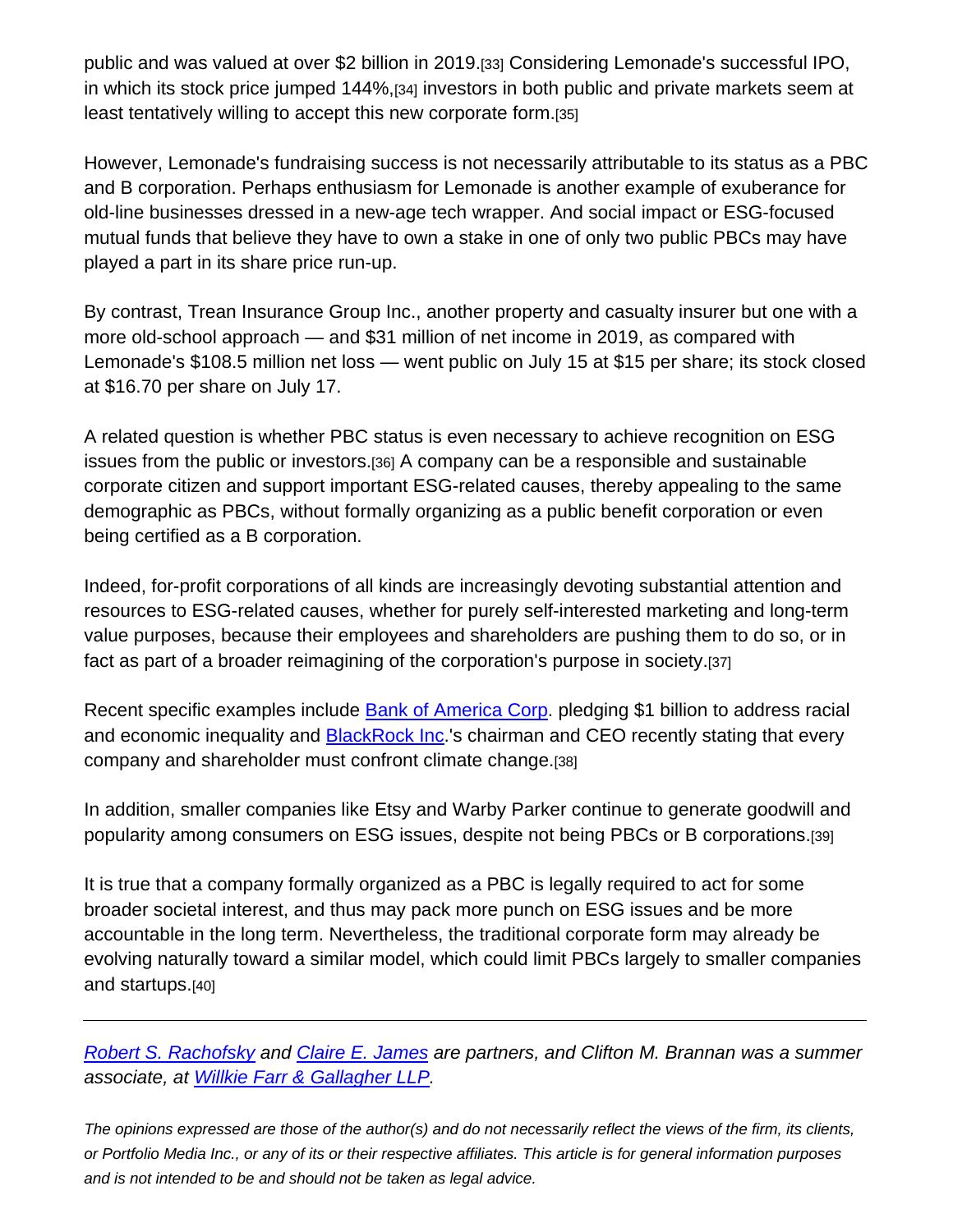[1] ESG stands for "environmental, social, and governance." See Timothy J. McClimon, The Impact of Environmental, Social, And Governance (ESG) Issues on Companies Today, Forbes (June 29, 2020), https://www.forbes.com/sites/timothyjmcclimon/2020/06/29/the-impact-ofenvironmental-social-and-governance-esg-issues-on-companies-today/.

[2] Lemonade, Inc., Prospectus (Form 424(b)(4)) at 1 (July 2, 2020).

[3] Id.

[4] About Lemonade, Lemonade, https://www.lemonade.com/faq (last visited July 16, 2020).

[5] Lemonade Prospectus, supra note 2, at 131.

[6] The loss ratio of an insurer for any period is equal to its losses and loss adjustment expenses divided by its net premiums earned for that period.

[7] The Lemonade Giveback, Lemonade, https://www.lemonade.com/giveback (last visited July 23, 2020).

[8] Lemonade Prospectus, supra note 2, at 3.

[9] Del. Code Ann. tit. 8, § 362(a) (West 2020).

[10] Yuliya Chernova, Lemonade to Test IPO Waters as a Public Benefit Corporation, Wall St. J. Pro Venture Cap. (June 12, 2020),

https://www.wsj.com/articles/lemonade-to-test-ipo-waters-as-a-public-benefit-corporation-11591995018.

[11] About B Corps, B Lab, https://bcorporation.net/about-b-corps (last visited July 16, 2020).

[12] Certification Requirements, B Lab, https://bcorporation.net/certification/meet-the-requirements (last visited July 28, 2020).

[13] Chernova, supra note 10. Laureate Education is a global for-profit network of higher education institutions. It remains a public benefit corporation and Certified B-Corp to this day. See About Laureate, Laureate Education, https://www.laureate.net/aboutlaureate/ (last visited July 16, 2020).

[14] Dennis R. Shaughnessy, The Pubic Capital Markets and Etsy and Warby Parker, Soc. Enter. Inst. at Ne. Univ. (Oct. 10, 2018), https://www.northeastern.edu/sei/2018/10/the-public-capital-markets-and-etsy-and-warby-parker/.

[15] Id.; Chernova, supra note 10.

[16] See Shaughnessy, supra note 14; Jay Coen Gilbert, AllBirds Quickly Soars to Success As It Aims to 'Make Better Things in a Better Way',

B The Change (Jan. 14, 2019), https://bthechange.com/allbirds-quickly-soars-to-success-as-it-aims-to-make-better-things-in-a-better-waydffae809b14e.

[17] Rob Copeland, Trendy Sneaker Startup Allbirds Laces Up \$1.4 Billion Valuation, Wall St. J. (Oct. 11, 2018),

https://www.wsj.com/articles/trendy-sneaker-startup-allbirds-laces-up-1-4-billion-valuation-1539281112; Gilbert, supra note 16.

[18] Del. Code Ann. tit. 8, § 362(b) (West 2020). These effects can include "effects of an artistic, charitable, cultural, economic, educational,

environmental, literary, medical, religious, scientific or technological nature." Id.

[19] Lemonade Prospectus, supra note 2, at 14.

[20] See Mary Ann Azevedo, Casual Shoe Maker Allbirds Ties Up \$50M In Series C Round, Crunchbase News (Oct. 11, 2018),

https://news.crunchbase.com/news/casual-shoe-maker-allbirds-ties-up-50m-in-series-c-round/ (describing Allbirds' public benefit as environmental protection).

[21] About Lemonade, Lemonade, https://www.lemonade.com/faq (last visited July 16, 2020).

[22] Chernova, supra note 10.

[23] Lemonade Prospectus, supra note 2, at 11.

[24] Michael B. Dorff, James Hicks, & Steven Davidoff Solomon, The Future or Fancy? An Empirical Study of Public Benefit Corporations,

Harv. Bus. L. Rev. (forthcoming), available at SSRN: https://ssrn.com/abstract=3433772.

[25] See id. at 55; Chernova, supra note 10.

[26] Dorff, et al., supra note 24, at 5.

[27] Id.

- [28] Id. at 55.
- [29] Id. at 6.
- [30] Id. at 7.
- [31] Dorff, et al., supra note 24, at 6, 58.